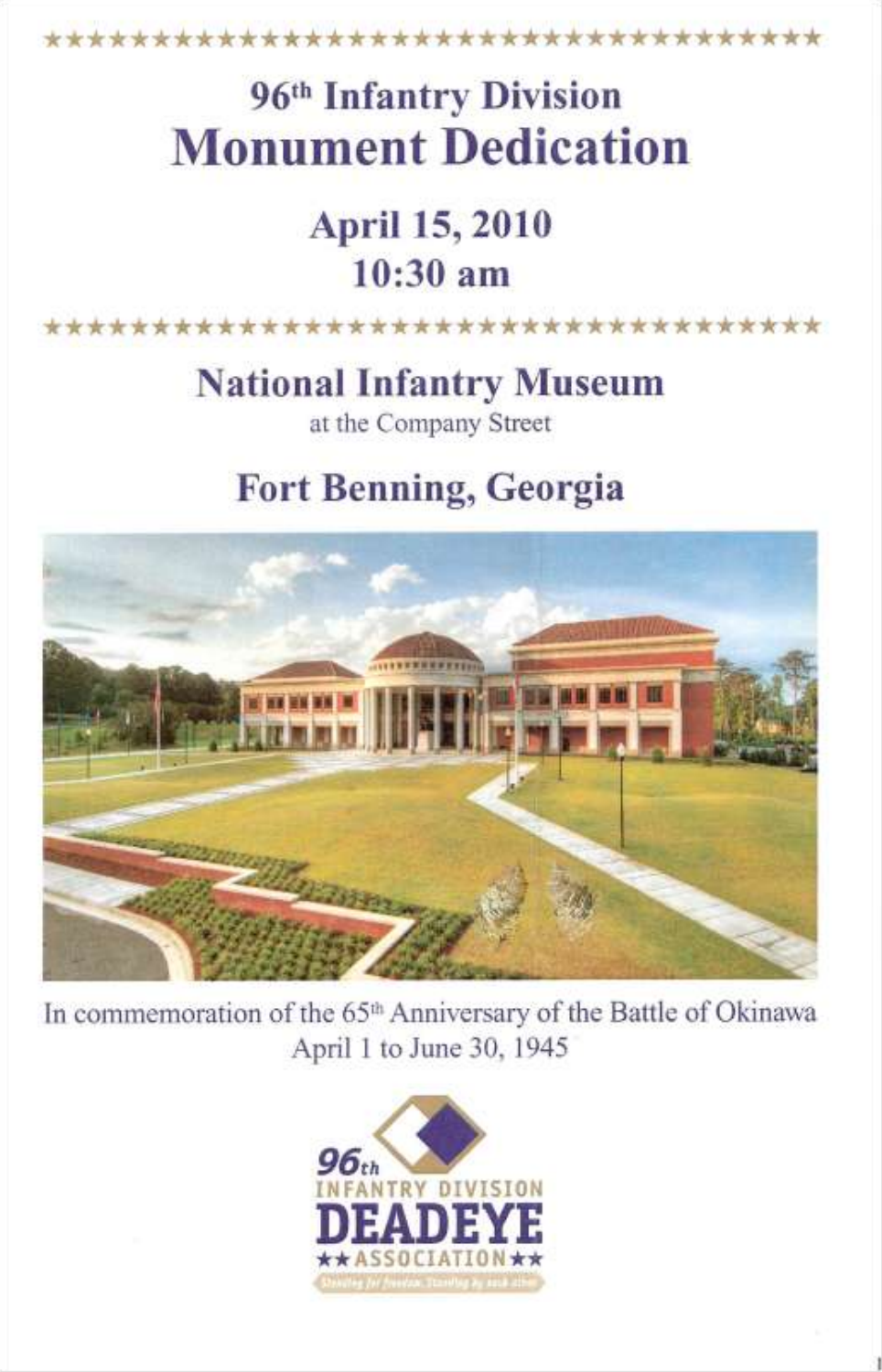#### Our Monument



The 96<sup>th</sup> Infantry Division Monument will be installed on the Walk of Honor upon its completion at the National Infantry Museum.

The 96<sup>th</sup> Infantry Division Deadeye Association wishes to express its sincere appreciation to the 192<sup>nd</sup> Infantry Brigade, U.S. Army, the National Infantry Foundation and to the National Infantry Museum for their assistance in the Dedication Program.

Major donors are recognized by a plaque on the back of the Monument.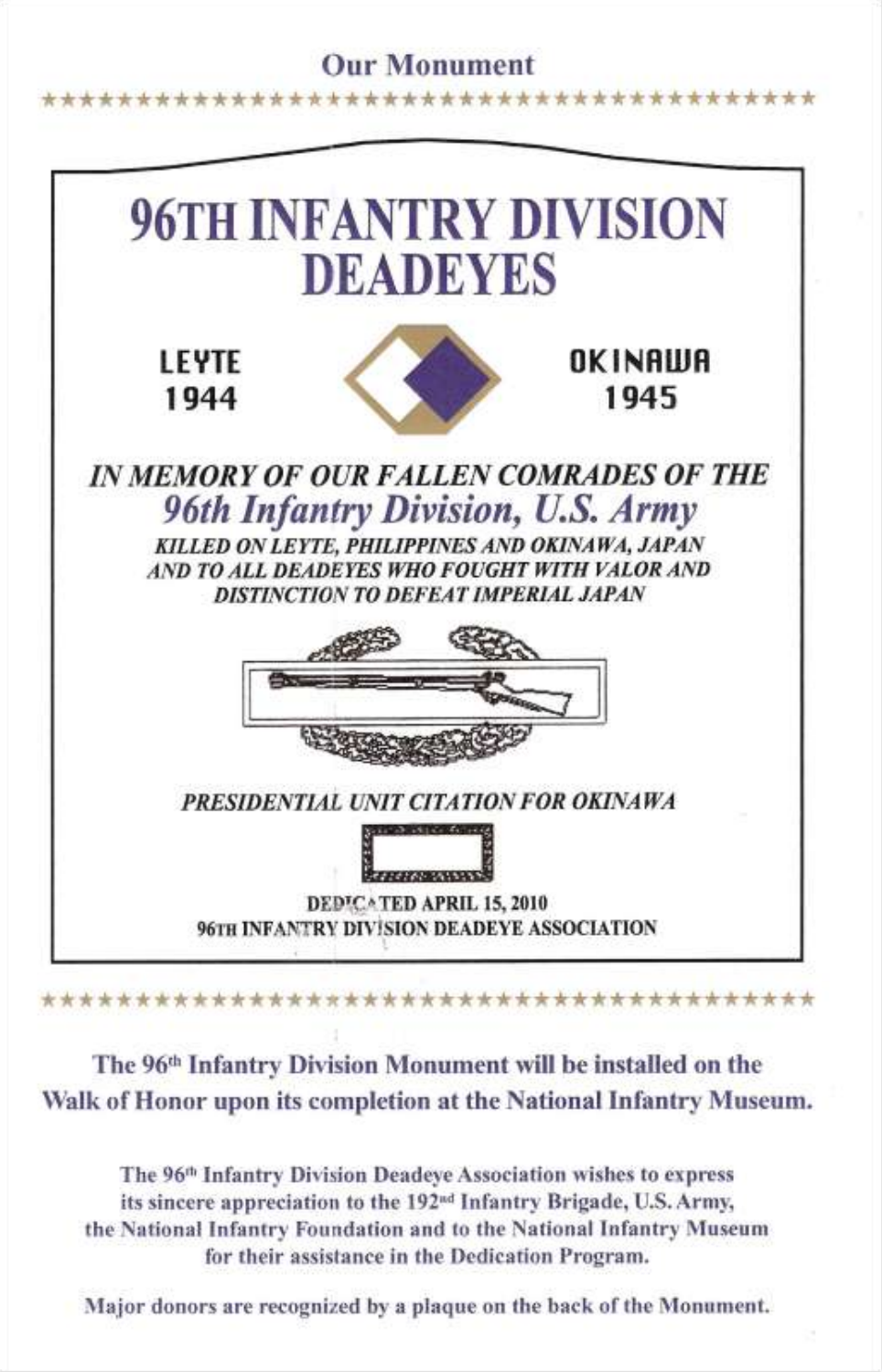#### **Monument Dedication Program**

**Introduction** Donald Dencker Company L, 382nd Infantry

> **Sound Attention**  (Please Stand) Bugler U.S. Army

**Post the Colors** 192<sup>nd</sup> Infantry Brigade Color Guard

National Anthem

**Pledge of Allegiance Leonard** Lazarick Company K, 382<sup>nd</sup> Infantry

**Invocation Chaplain CPT Steven Dovle** 192<sup>nd</sup> Infantry Brigade

**Greetings** Dick Hagan National Infantry<sub>,</sub>

> **Keynote Address** COL. Terry McKenrick Commander, 192<sup>nd</sup> Infantry Brigade

> > Veteran Remarks James Causey Company C, 381<sup>st</sup> Infantry

**Dedication Remarks** MG (Ret) James Collins President, 96<sup>th</sup> Infantry Division Deadeye Association

**Unveiling of the Monument** Robert Schmidt and Daughter Barbara Schmidt President, 96th Infantry Division Deadeye .ompany, .

**Placing of Wreath**<br>Karel Knutson Robert Schwagen<br>Robert D. 2410 East And House Dattalian  $\alpha$  Tank Company,  $\alpha$   $\alpha$   $\beta$   $\beta$   $\alpha$ 

> **Taps**<br>Bugler  $M_{\text{S}}^{\text{H}}$  $\sigma$ ,  $\sigma$ ,  $\sigma$ ,  $\sigma$ ,  $\sigma$

Benediction **Taps** ranuy

**Retire the Colors** 192<sup>nd</sup> Infantry Brigade Color Guard

> Dismissal Donald Dencker

192nd Infantry Brigade Color